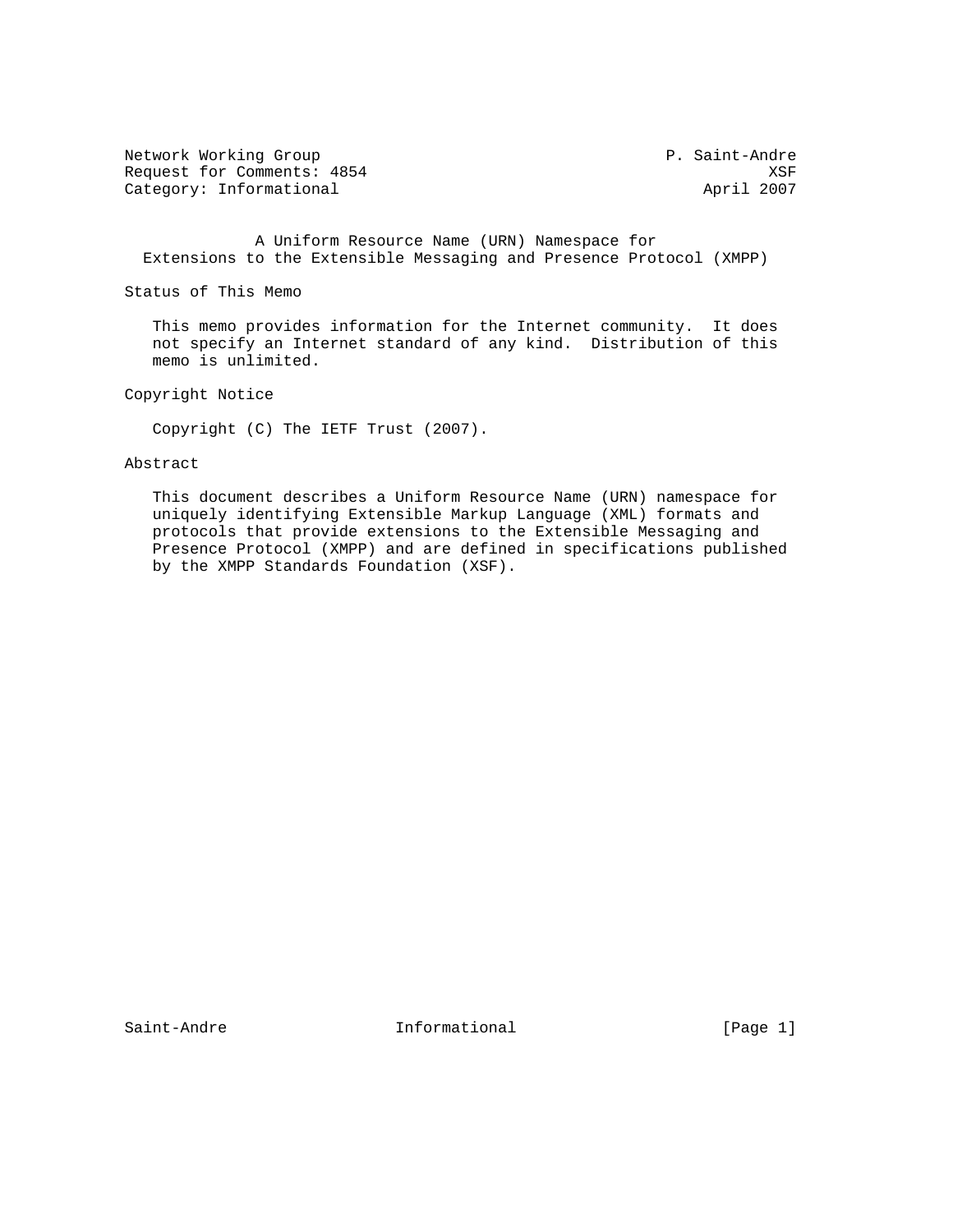Table of Contents

|  | 7.1. Normative References 8   |  |  |  |  |  |  |  |  |  |  |
|--|-------------------------------|--|--|--|--|--|--|--|--|--|--|
|  | 7.2. Informative References 8 |  |  |  |  |  |  |  |  |  |  |
|  |                               |  |  |  |  |  |  |  |  |  |  |

Saint-Andre **Informational Informational** [Page 2]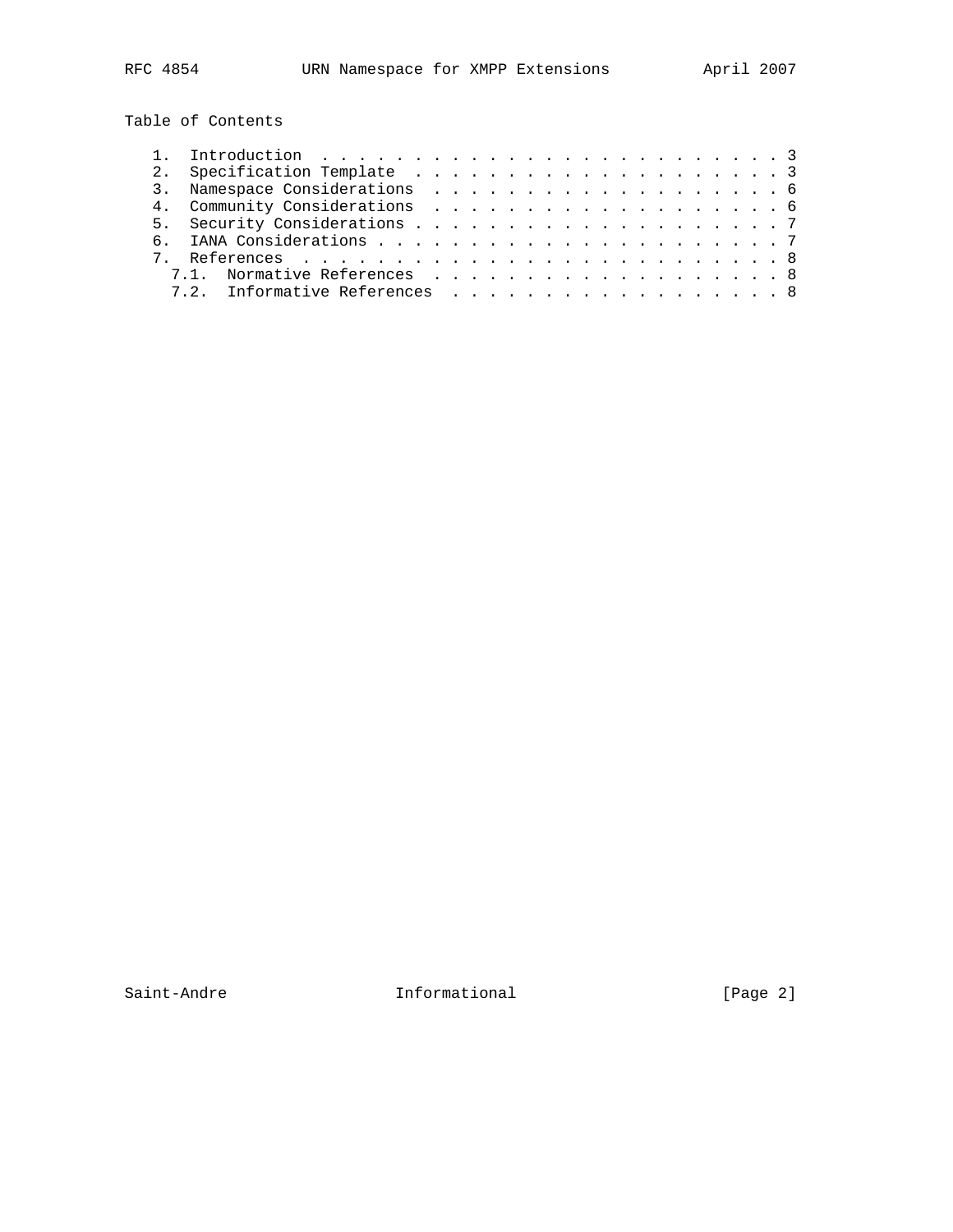## 1. Introduction

 While the Extensible Messaging and Presence Protocol (XMPP), as specified in [XMPP-CORE] and [XMPP-IM], provides basic messaging and presence functionality, the fact that XMPP is at root a technology for streaming Extensible Markup Language [XML] data makes it possible to include virtually any structured information within XMPP, as long as such information is qualified by appropriate XML namespaces [XML-NAMES]. When sent over XMPP, such structured data formats and protocols are generally referred to as "XMPP extensions".

 A large number of such XMPP extensions exist. The main standards development organization in which such extensions are defined is the XMPP Standards Foundation (XSF) (formerly the Jabber Software Foundation), which contributed XMPP to the Internet Standards process. Typically, such extensions are defined within the XSF's XMPP Extension Protocol (XEP) specification series. To date, the XML namespaces defined within the Jabber/XMPP community have used names of the form "jabber:\*" (deprecated since early 2002) and "http://jabber.org/protocol/\*" (not including names of the form "urn:ietf:params:xml:ns:xmpp-\*" specified in the XMPP RFCs). However, it is desirable that names associated with future XMPP extensions be both unique and persistent, which is not necessarily the case with names that are also HTTP URLs. Therefore, in accordance with the process defined in [MECHANISMS], this document registers a formal namespace identifier (NID) for Uniform Resource Names [URN] associated with XMPP extensions published in the XSF's XEP series and for XML namespaces registered with the XSF's XMPP Registrar function [REGISTRAR].

2. Specification Template

Namespace ID:

The Namespace ID "xmpp" is requested.

Registration Information:

 Version 1 Date: 2007-04-27

Declared Registrant of the Namespace:

 Registering organization Organization: XMPP Standards Foundation Address: P.O. Box 1641, Denver, CO 80201 USA

Saint-Andre **Informational** Informational [Page 3]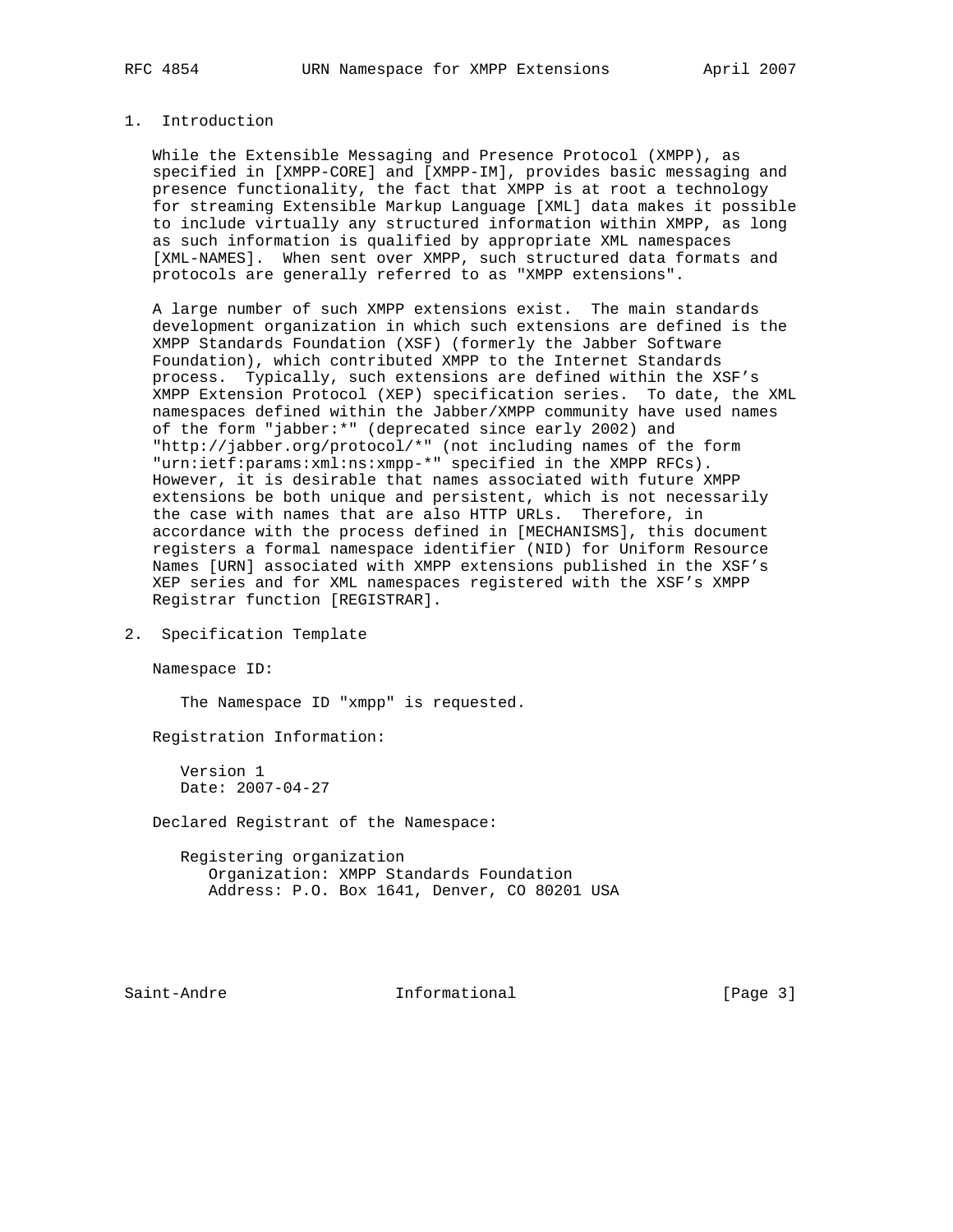Designated contact Role: XMPP Registrar Email: registrar@xmpp.org

Declaration of Syntactic Structure:

 The Namespace Specific String (NSS) of all URNs that use the "xmpp" NID shall have the following structure:

urn:xmpp:{ShortName}:{SubName}

The keywords have the following meaning:

 (1) the "ShortName" is a required US-ASCII string that conforms to the URN syntax requirements (see RFC 2141) and defines a particular protocol or format that is used as an XMPP extension.

 (2) the "SubName" is an optional US-ASCII string that conforms to the URN syntax requirements (see RFC 2141) and defines a particular subset of the relevant protocol or format.

 The XSF's XMPP Registrar function shall be responsible for managing the assignment of both "ShortName" and "SubName" strings and maintaining a registry of resulting namespaces at <http://www.xmpp.org/registrar/namespaces.html>. The XMPP Registrar may also assign URNs in sub-trees below the level of the ShortName or SubName as needed for use in various XMPP extensions.

Relevant Ancillary Documentation:

 Information about the XSF's XMPP Registrar function can be found at <http://www.xmpp.org/extensions/xep-0053.html> and <http://www.xmpp.org/registrar/>.

Identifier Uniqueness Considerations:

 The XMPP Registrar is already responsible for managing the assignment of XML namespace names of the form "http://jabber.org/protocol/{ShortName}" and "http://jabber.org/protocol/{ShortName}#{SubName}" (e.g., "http://jabber.org/protocol/pubsub" and "http://jabber.org/protocol/disco#info"). In order to assign namespace names in the context of the "xmpp" NID, the XMPP Registrar shall simply modify the syntax of the namespace names it assigns from

Saint-Andre **Informational** Informational [Page 4]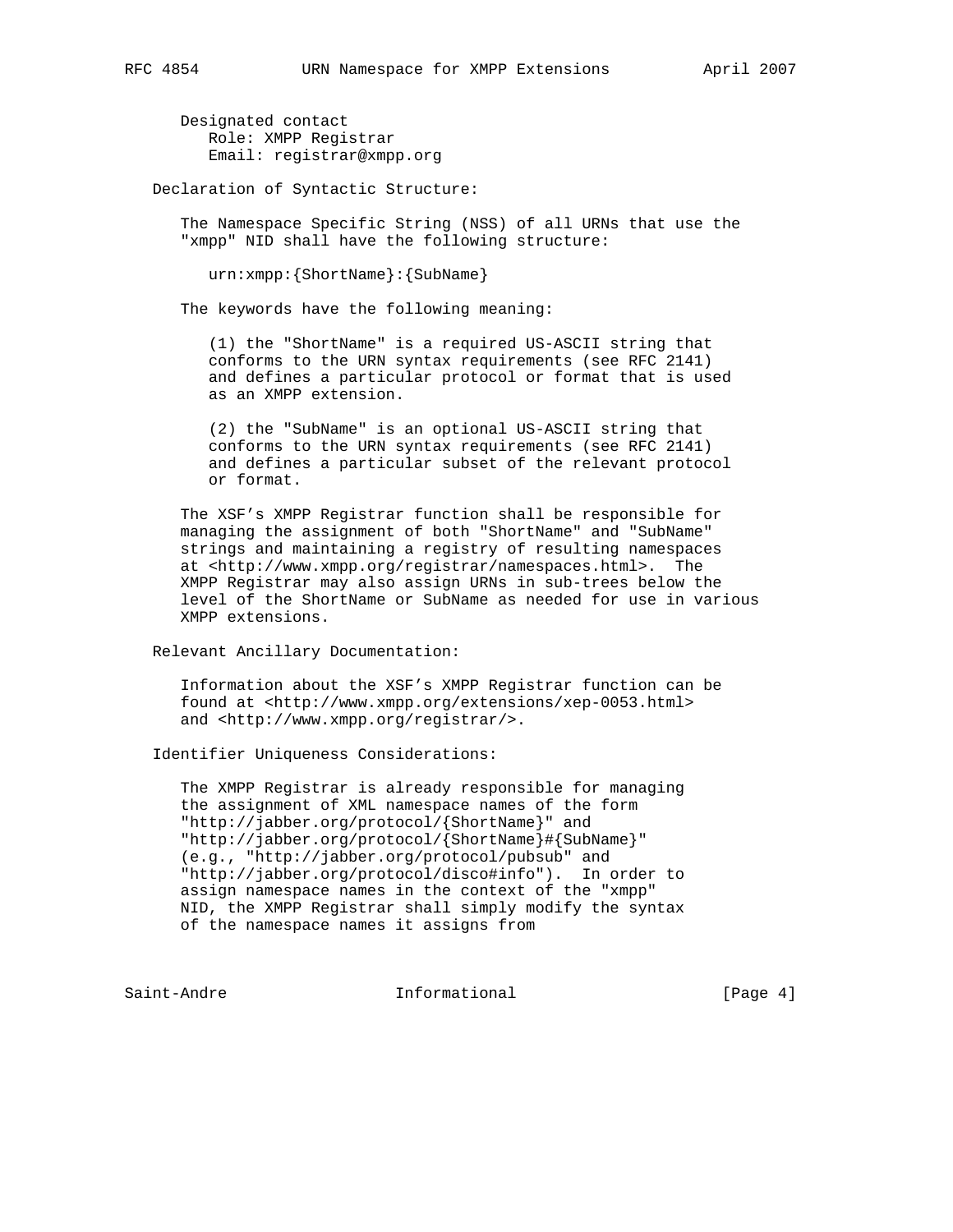"http://jabber.org/protocol/{ShortName}" and "http://jabber.org/protocol/{ShortName}#{SubName}" to "urn:xmpp:{ShortName}" and "urn:xmpp:{ShortName}:{SubName}".

 The XMPP Registrar shall ensure the uniqueness of all XMPP URNs by checking such names against the list of existing namespace names, as documented in XEP-0053 (the controlling specification for the XMPP Registrar function). The XMPP Registrar shall, in all cases, directly ensure the uniqueness of the assigned strings and shall not assign secondary responsibility for management of any sub-trees. However, the XMPP Registrar may assign URNs in sub-trees below the level of the ShortName or SubName as needed for use in various XMPP extensions. The resulting URNs shall not be re-assigned.

Identifier Persistence Considerations:

 The XMPP Registrar shall provide clear documentation of the registered uses of the "xmpp" NID in the form of XMPP Extension Protocol (XEP) specifications published at <http://www.xmpp.org/extensions/>, as well as a registry of the namespace names themselves at <http://www.xmpp.org/registrar/namespaces.html>.

Process of Identifier Assignment:

 The XMPP Registrar's processes and procedures for identifier assignment are documented in XEP-0053, which is the controlling specification for the XMPP Registrar function. In particular, identifiers shall be issued only upon advancement of the relevant protocol specification to a status of Draft within the standards process, followed by the XMPP Standards Foundation (as specified in XEP-0001). The XMPP Registrar shall check all identifiers against the list of existing namespace names to ensure uniqueness and to encourage relevance and memorability. Assignment of URNs within the "xmpp" tree is reserved to the XMPP Standards Foundation, specifically to its XMPP Registrar function.

Process for Identifier Resolution:

 The namespace is not currently listed with a Resolution Discovery System (RDS), but nothing about the namespace prohibits the future definition of appropriate resolution methods or listing with an RDS.

Saint-Andre **Informational** Informational [Page 5]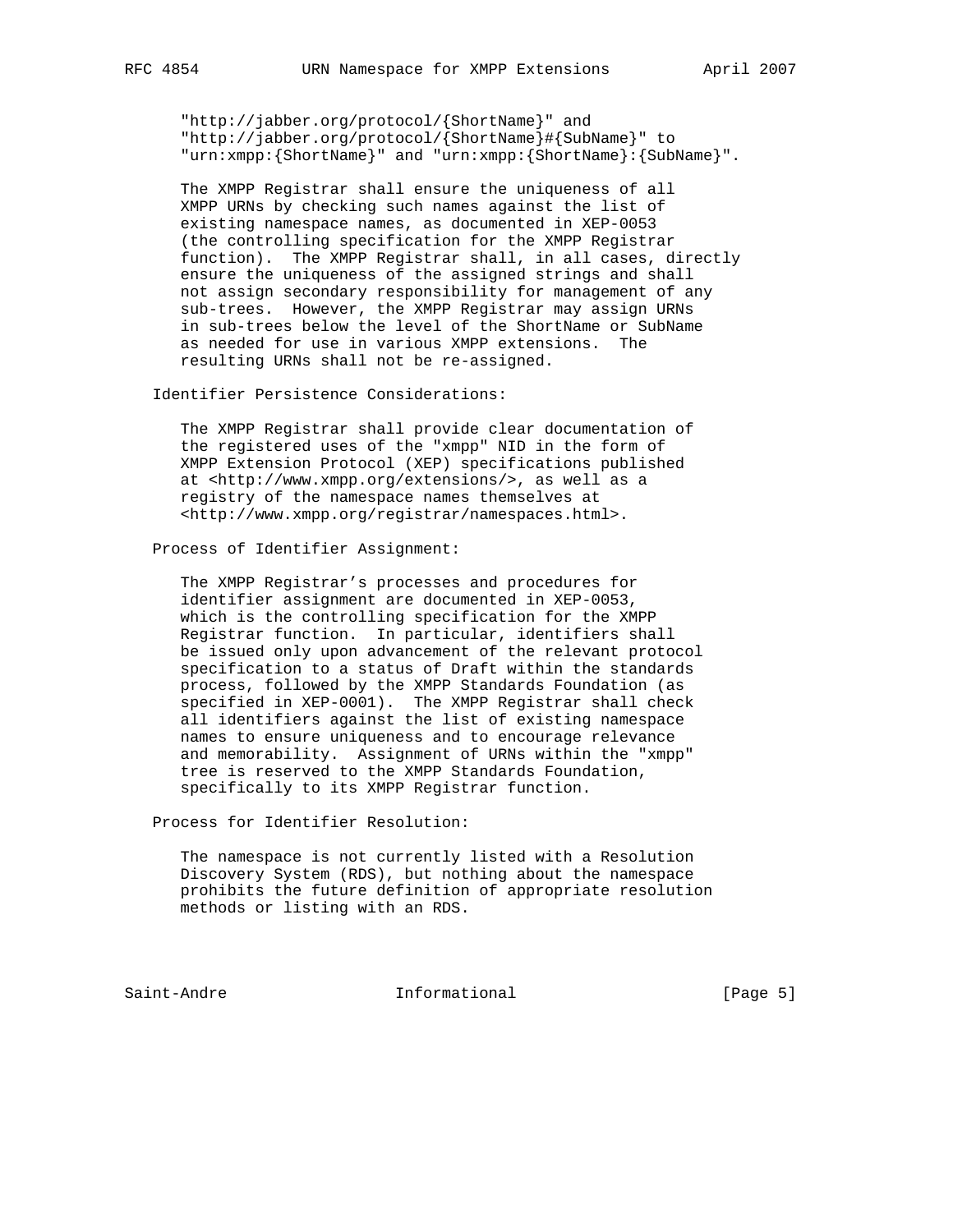Rules for Lexical Equivalence:

 No special considerations; the rules for lexical equivalence specified in RFC 2141 apply.

Conformance with URN Syntax:

No special considerations.

Validation Mechanism:

None specified.

Scope:

Global.

3. Namespace Considerations

 The XMPP Standards Foundation has been developing Internet protocols since August 2001 and that work is expected to continue for the foreseeable future. The old-style "jabber:\*" namespace names originally used in the Jabber open-source community were not proper URNs or URIs and thus were deprecated in early 2002. Since then, the namespace names assigned by the XMPP Registrar function of the XMPP Standards Foundation have been (equivalent to) specialized HTTP URLs whose authority component is "jabber.org". While that domain is currently under the control of the XMPP Standards Foundation, there is no guarantee that it will always remain so, thus potentially threatening the reliability and permanence of the assigned namespace names. The use of Uniform Resource Names with an appropriate Namespace ID will enable the XMPP Standards Foundation to assign cleaner, more general, more permanent, more reliable, and more controllable namespace names related to the XMPP extensions it defines, while keeping the tree of XMPP extensions produced by the XMPP Standards Foundation properly separate from the IETF tree used to define some of the core XMPP namespaces as well as namespaces related to XMPP extensions that may be produced in the future by the IETF.

4. Community Considerations

 The XMPP standards development community will benefit from publication of this namespace by having more permanent and reliable names for the XML namespaces defined in XMPP Extension Protocol specifications produced by the XMPP Standards Foundation.

Saint-Andre **Informational** Informational [Page 6]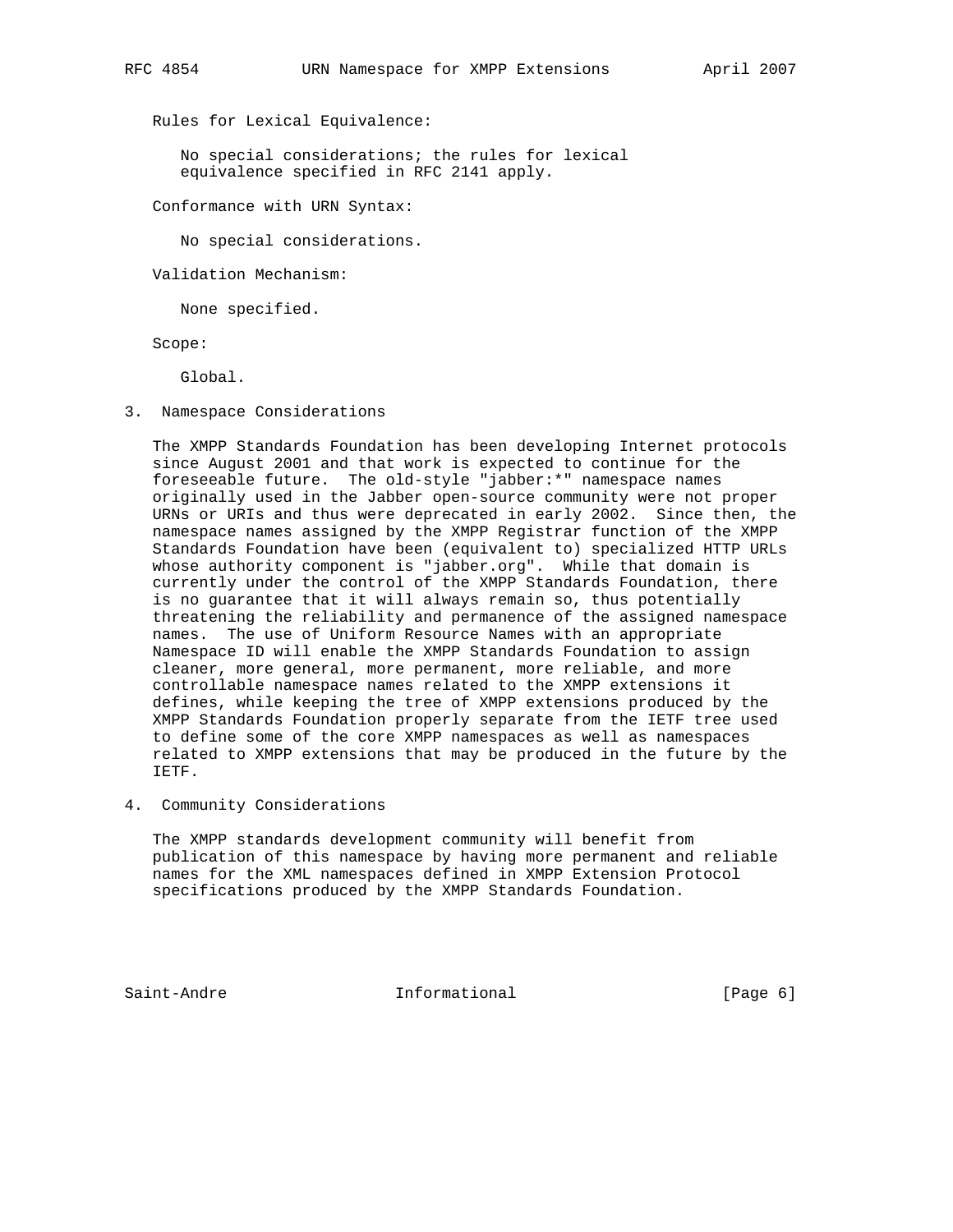The standards process followed by the XSF is open to contributions from any interested individual; such a contribution takes the form of a proposal submitted to the XMPP Extensions Editor <mailto:editor@xmpp.org>, accepted by the XMPP Council <http://www.xmpp.org/council/>, and published in the XSF's XMPP Extension Protocol (XEP) series at <http://www.xmpp.org/extensions/>. Use of the proposed space for a particular XML format or protocol extension will be contingent upon advancement of the appropriate specification within the XSF's standards process (as documented in [XEP]) and issuance of a namespace name within the "xmpp" tree by the XMPP Registrar (as documented in [REGISTRAR]).

5. Security Considerations

 This document introduces no additional security considerations beyond those associated with the use and resolution of URNs in general.

6. IANA Considerations

 This document defines a URN NID registration of "xmpp", which has been entered into the IANA registry located at <http://www.iana.org/assignments/urn-namespaces>.

Saint-Andre **Informational** [Page 7]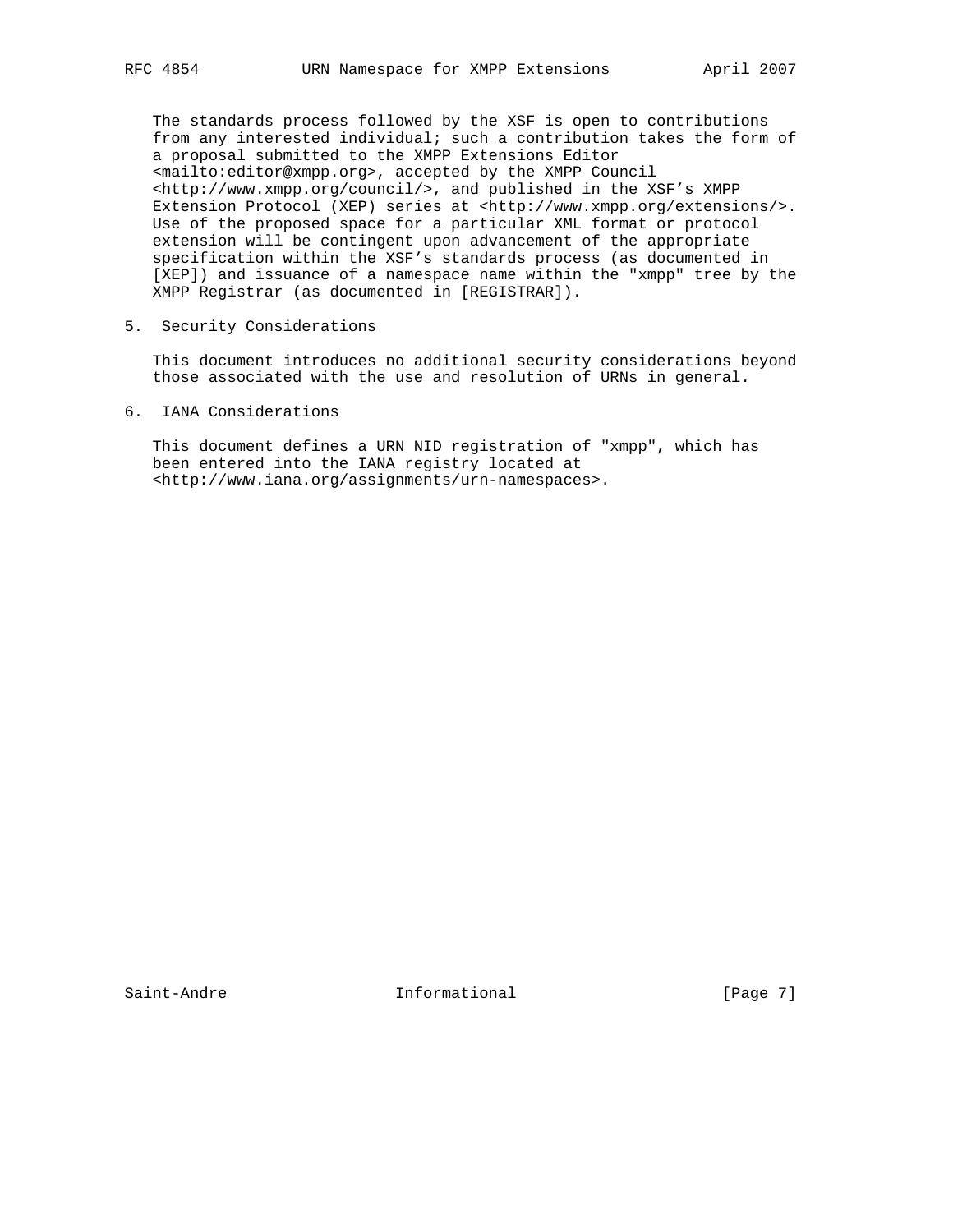- 7. References
- 7.1. Normative References

| [MECHANISMS] Daigle, L., van Gulik, D., Iannella, R., and P. |                                                         |  |  |
|--------------------------------------------------------------|---------------------------------------------------------|--|--|
|                                                              | Faltstrom, "Uniform Resource Names (URN) Namespace      |  |  |
|                                                              | Definition Mechanisms", BCP 66, RFC 3406, October 2002. |  |  |

[URN] Moats, R., "URN Syntax", RFC 2141, May 1997.

- 7.2. Informative References
	- [REGISTRAR] Saint-Andre, P., "XMPP Registrar Function", XSF XEP 0053, December 2006.
	- [XEP] Saint-Andre, P., "XMPP Extension Protocols", XSF XEP 0001, December 2006.
	- [XML] Bray, T., Paoli, J., Sperberg-McQueen, C., and E. Maler, "Extensible Markup Language (XML) 1.0 (2nd ed)", W3C REC-xml, October 2000, <http://www.w3.org/TR/REC-xml>.
	- [XML-NAMES] Bray, T., Hollander, D., and A. Layman, "Namespaces in XML", W3C REC-xml-names, January 1999, <http://www.w3.org/TR/REC-xml-names>.
	- [XMPP-CORE] Saint-Andre, P., "Extensible Messaging and Presence Protocol (XMPP): Core", RFC 3920, October 2004.
	- [XMPP-IM] Saint-Andre, P., "Extensible Messaging and Presence Protocol (XMPP): Instant Messaging and Presence", RFC 3921, October 2004.

Author's Address

 Peter Saint-Andre XMPP Standards Foundation P.O. Box 1641 Denver, CO 80201 USA

 EMail: stpeter@jabber.org URI: xmpp:stpeter@jabber.org

Saint-Andre **Informational Informational** [Page 8]